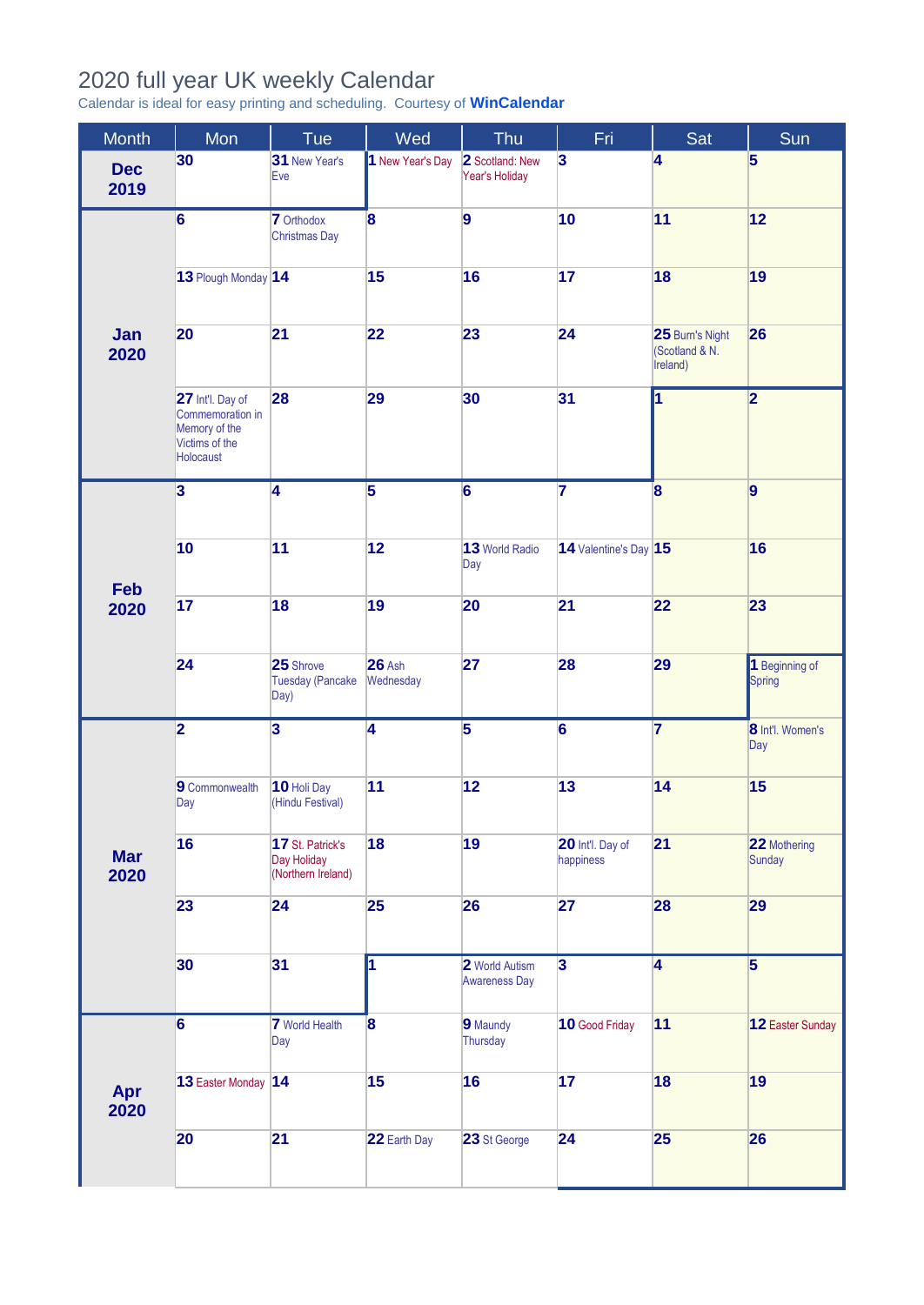| Month              | Mon                                 | Tue                         | Wed                     | Thu                     | Fri                                | Sat                               | Sun                                                              |
|--------------------|-------------------------------------|-----------------------------|-------------------------|-------------------------|------------------------------------|-----------------------------------|------------------------------------------------------------------|
|                    | 27                                  | 28                          | 29                      | 30                      | 1 La Bealtaine<br>(Ireland)        | $\overline{2}$                    | $\overline{\mathbf{3}}$                                          |
| <b>May</b><br>2020 | 4 May Day Monday 5                  |                             | $\overline{\mathbf{6}}$ | $\overline{\mathbf{7}}$ | <b>8</b> Early May Bank<br>Holiday | 9 Europe Day                      | 10                                                               |
|                    | 11                                  | 12                          | 13                      | 14                      | 15                                 | 16                                | 17                                                               |
|                    | 18                                  | 19                          | 20                      | 21                      | 22                                 | 23                                | 24                                                               |
|                    | 25 Spring Bank<br>Holiday           | 26                          | 27                      | 28                      | 29                                 | 30                                | 31                                                               |
| Jun<br>2020        | 1 Beginning of<br>Summer            | $\overline{\mathbf{2}}$     | $\overline{\mathbf{3}}$ | $\overline{4}$          | $\overline{\mathbf{5}}$            | 6 D-Day Anniv.                    | <b>7</b> Trinity Saturday                                        |
|                    | 8                                   | $\overline{9}$              | 10                      | 11                      | 12                                 | 13 Queens<br><b>Birthday</b>      | 14                                                               |
|                    | 15                                  | 16                          | 17                      | 18                      | 19                                 | 20 Summer<br>Solstice             | 21 Father's Day                                                  |
|                    | 22                                  | 23                          | 24                      | 25                      | 26                                 | 27                                | 28                                                               |
|                    | 29                                  | 30                          | 1                       | $\overline{2}$          | $\overline{\mathbf{3}}$            | $\overline{\mathbf{4}}$           | $\overline{5}$                                                   |
| Jul<br>2020        | $\overline{6}$                      | $\overline{\mathbf{7}}$     | $\overline{\mathbf{8}}$ | $\overline{9}$          | 10                                 | 11 World<br><b>Population Day</b> | 12 Battle of the<br>Boyne /<br>Orangemen's<br>(Northern Ireland) |
|                    | 13                                  | 14 Bastille Day<br>(France) | 15                      | 16                      | 17                                 | 18                                | 19                                                               |
|                    | 20                                  | 21                          | 22                      | 23                      | 24                                 | 25                                | 26                                                               |
|                    | 27                                  | 28                          | 29                      | 30                      | 31                                 | 1                                 | $\overline{\mathbf{2}}$                                          |
| Aug<br>2020        | 3 Summer Bank<br>Holiday (Scotland) | $\overline{4}$              | $\overline{5}$          | $\overline{6}$          | $\overline{7}$                     | $\overline{\mathbf{8}}$           | $\vert$ 9                                                        |
|                    | 10                                  | 11                          | 12                      | 13                      | 14                                 | 15                                | 16                                                               |
|                    | 17                                  | 18                          | 19                      | 20                      | 21                                 | 22                                | 23                                                               |
|                    | 24                                  | 25                          | 26                      | 27                      | 28                                 | 29                                | 30                                                               |
|                    | 31 Summer Bank<br>Holiday           | 1 Beginning of<br>Autumn    | $\overline{2}$          | $\overline{\mathbf{3}}$ | $\overline{4}$                     | $\overline{5}$                    | $\overline{6}$                                                   |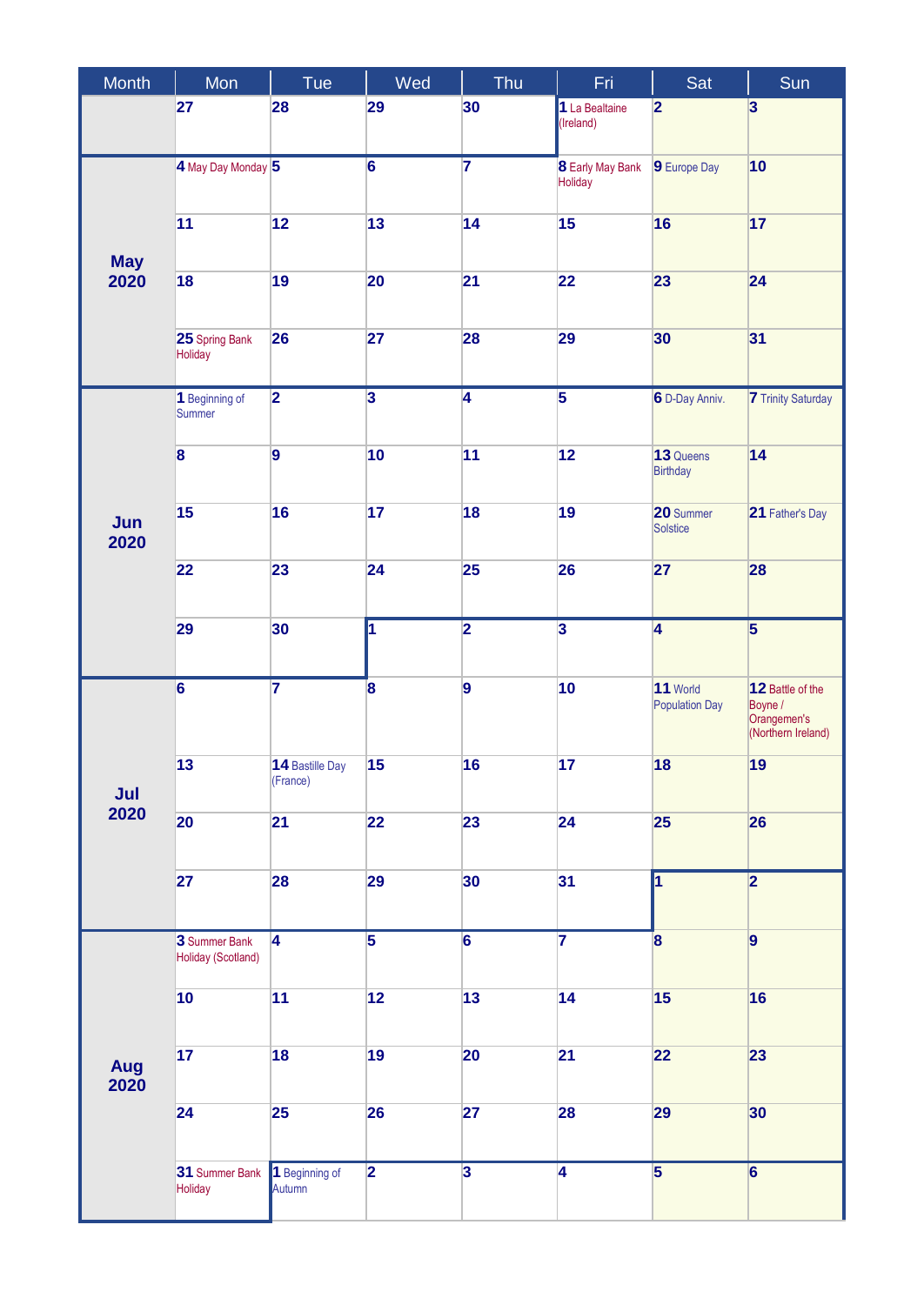| Month              | Mon                           | Tue                     | Wed                     | Thu                     | Fri                | Sat                     | Sun                     |
|--------------------|-------------------------------|-------------------------|-------------------------|-------------------------|--------------------|-------------------------|-------------------------|
| <b>Sep</b><br>2020 | 7                             | 8                       | 9                       | 10                      | 11                 | 12                      | 13                      |
|                    |                               |                         |                         |                         |                    |                         |                         |
|                    | 14                            | 15                      | 16                      | 17                      | 18                 | 19                      | 20                      |
|                    | 21                            | 22 Autumn               | 23                      | 24                      | 25                 | 26                      | 27                      |
|                    |                               | Equinox                 |                         |                         |                    |                         |                         |
|                    | 28                            | 29                      | 30                      | $\overline{\mathbf{1}}$ | $\overline{2}$     | $\overline{\mathbf{3}}$ | $\overline{4}$          |
|                    |                               |                         |                         |                         |                    |                         |                         |
|                    | $\overline{\mathbf{5}}$       | $\overline{6}$          | $\overline{\mathbf{7}}$ | 8                       | 9                  | 10                      | 11                      |
|                    | 12                            | 13                      | 14                      | 15                      | 16                 | 17                      | 18                      |
|                    |                               |                         |                         |                         |                    |                         |                         |
| Oct<br>2020        | 19                            | 20                      | 21                      | 22                      | 23                 | 24 United Nations 25    |                         |
|                    |                               |                         |                         |                         |                    | Day                     |                         |
|                    | 26                            | 27                      | 28                      | 29                      | 30                 | 31 Halloween            | 1 All Saints Day        |
|                    |                               |                         |                         |                         |                    |                         |                         |
|                    | 2 All Souls' Day              | $\overline{\mathbf{3}}$ | $\overline{4}$          | 5 Bonfire Night         | $\overline{6}$     | $\overline{7}$          | 8 Remembrance<br>Sunday |
|                    | $\overline{9}$                | 10                      | 11 Remembrance          | 12                      | 13                 | 14 Diwali               | 15                      |
| <b>Nov</b><br>2020 |                               |                         | Day                     |                         |                    |                         |                         |
|                    | 16                            | 17                      | 18                      | 19                      | 20                 | 21                      | 22                      |
|                    |                               |                         |                         |                         |                    |                         |                         |
|                    | 23                            | 24                      | 25                      | 26                      | 27                 | 28                      | 29                      |
|                    | 30 St Andrew                  | 1 World AIDS Day 2      |                         | $\overline{\mathbf{3}}$ | 4                  | $\overline{\mathbf{5}}$ | $6\phantom{a}$          |
|                    | (Bank Holiday in<br>Scotland) |                         |                         |                         |                    |                         |                         |
|                    | $\overline{\mathbf{7}}$       | 8                       | 9                       | 10                      | 11                 | 12                      | 13                      |
|                    |                               |                         |                         |                         |                    |                         |                         |
|                    | 14                            | 15                      | 16                      | 17                      | 18                 | 19                      | 20                      |
| <b>Dec</b>         |                               |                         |                         |                         |                    |                         |                         |
| 2020               | 21 Winter Solstice 22         |                         | 23                      | 24                      | 25 Christmas       | 26 Boxing Day           | 27                      |
|                    | 28                            | 29                      | 30                      | 31 New Year's           | 1 New Year's Day 2 |                         | $\overline{\mathbf{3}}$ |
|                    |                               |                         |                         | Eve                     |                    |                         |                         |
|                    |                               |                         |                         |                         |                    |                         |                         |

More Free Calendars Templates: [2021 Calendar,](https://www.wincalendar.com/2021-Calendar-with-UK-Holidays) [Printable Calendar,](https://www.wincalendar.com/Calendar-UK/2021) [Holiday Calendar](https://www.wincalendar.com/Calendar-UK)